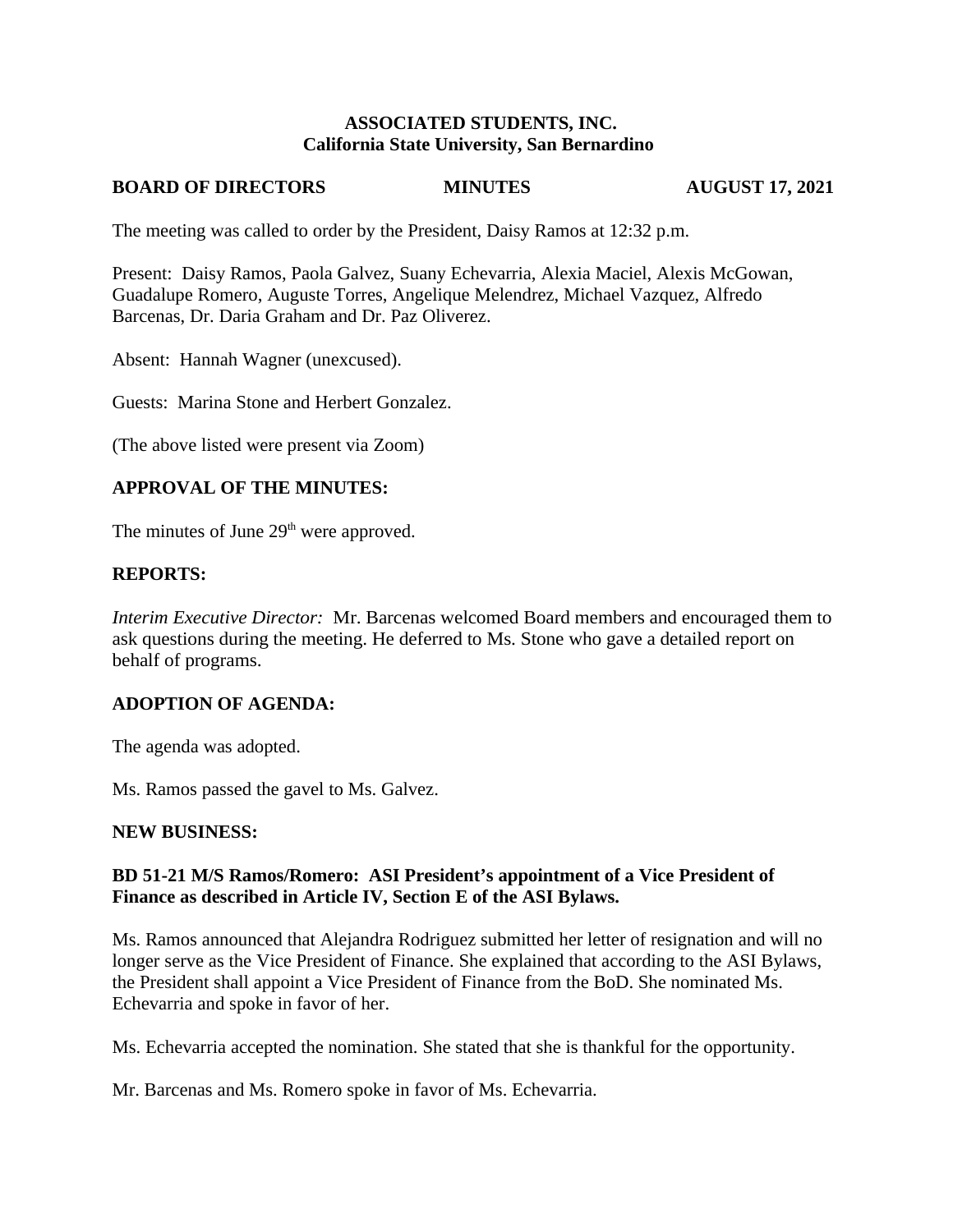A roll call vote was conducted as follows: In Favor: Ramos, Maciel, McGowan, Romero, Torres, Vazquez, Barcenas, Graham and Melendrez. Opposed: None Abstentions: Echevarria. Passed (9/0/1).

Ms. Galvez returned the gavel to Ms. Ramos.

### BD 52-21 M/S Barcenas/Romero: Appointment of two Board of Directors representatives to the ASI Policy Committee.

Mr. Barcenas stated that the Policy Committee ensures that there are policies and procedures in place for the organization. He explained that two voting members are needed from the Board to sit on the Committee.

Mr. Barcenas nominated Mr. Torres to sit on the Committee. The nomination was accepted.

Mr. Barcenas nominated Ms. Maciel to sit on the Committee. The nomination was accepted.

A roll call vote was conducted as follows: In Favor: Maciel, McGowan, Romero, Torres, Melendrez, Vazquez, Barcenas, Echevarria, Graham and Galvez. Opposed: None. Abstentions: Ramos. Passed (10/0/1).

### BD 53-21 M/S Barcenas/Vazquez: Appointment of five Board of Directors representatives to the ASI Ad-Hoc Vacancy Committee. One of the five representatives will be appointed as the Chair.

M/S: Barcenas/Vazquez: To make a friendly amendment to replace "Ad-Hoc Vacancy" Committee" with "Vacancy Committee."

Mr. Barcenas explained that the purpose of the Vacancy Committee is to fill vacant positions on the Board.

Ms. Echevarria shared her experience chairing the Committee.

Ms. Echevarria nominated Mr. Vazquez to sit on the Committee. The nomination was accepted.

Ms. Romero nominated herself to sit on the Committee.

Mr. Barcenas nominated Ms. Melendrez to sit on the Committee. The nomination was accepted.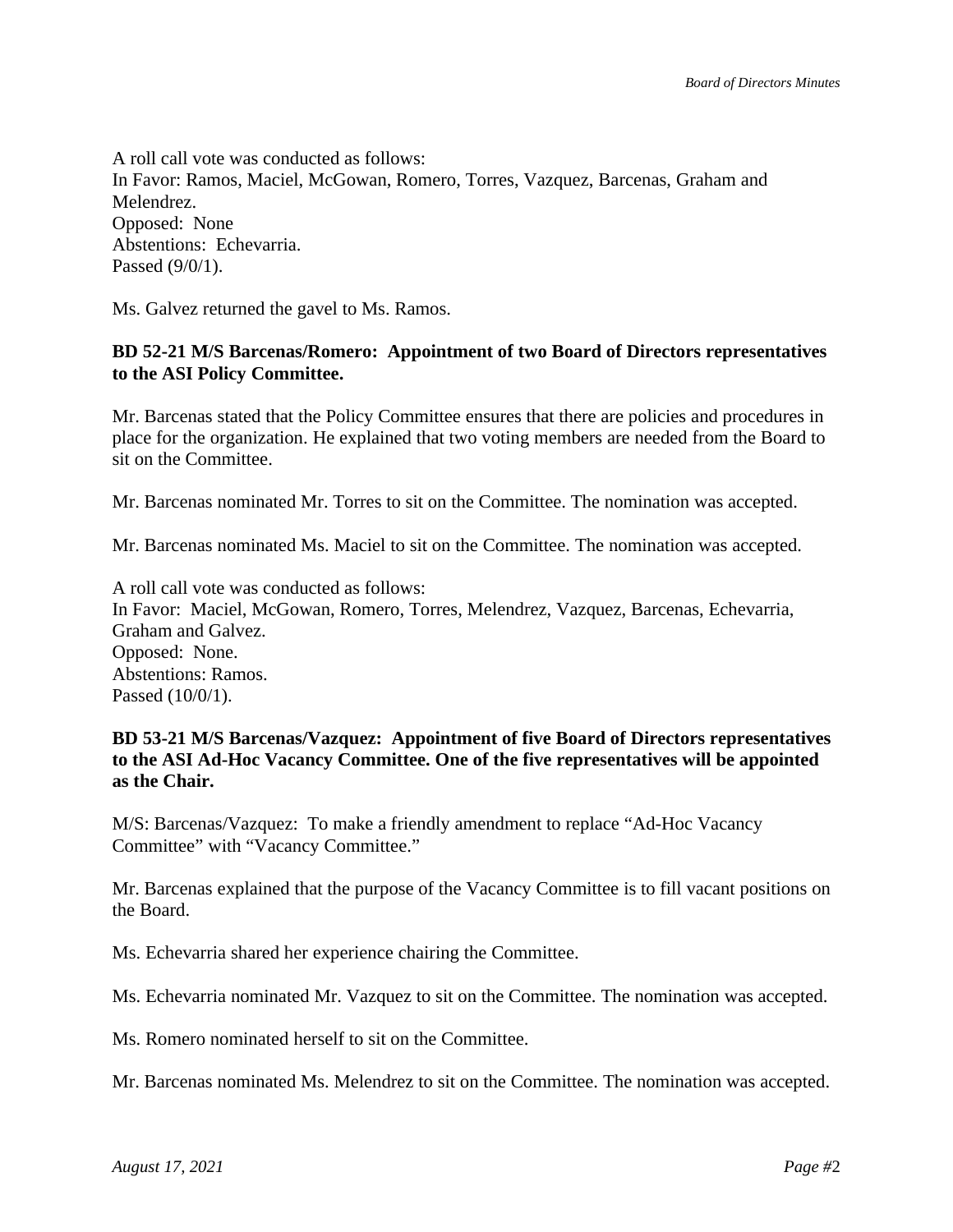Mr. Torres nominated himself to sit on the Committee.

Mr. Barcenas nominated Ms. McGowan to sit on the Committee. The nomination was accepted.

A roll call vote was conducted as follows: In Favor: Maciel, McGowan, Romero, Torres, Vazquez, Melendrez, Barcenas, Echevarria, Graham and Oliverez. Opposed: None. Abstentions: Ramos. Passed (10/0/1).

# BD 54-21 M/S Romero/Melendrez: Appointment of three Board of Directors representatives to the ASI Executive Committee.

Mr. Barcenas explained that the purpose of the Executive Committee is to deal with all emergency matters concerning the corporation. According to the ASI Bylaws, the membership of the Committee consists of three BoD representatives including the ASI President, the ASI Executive Director and the ASI Advisor.

Discussion ensued.

Ms. Melendrez nominated herself to sit on the Committee.

Mr. Barcenas nominated Ms. Romero to sit on the Committee. The nomination was rejected.

Ms. Echevarria nominated Mr. Torres to sit on the Committee. The nomination was accepted.

Ms. Echevarria nominated Mr. Vazquez to sit on the Committee. The nomination was accepted.

A roll call vote was conducted as follows: In Favor: Maciel, McGowan, Romero, Torres, Vazquez, Melendrez, Barcenas, Echevarria, Graham and Oliverez. Opposed: None. Abstentions: Ramos. Passed (10/0/1).

#### BD 55-21 M/S Romero/Maciel: Adoption of the 2021 ASI Policy Agenda.

Mr. Barcenas explained that the Policy Agenda is utilized by the Board to effectively advocate for change, explore avenues in which to engage in meaningful dialogue and identify opportunities for collaborations that will lead to academic and student success. He briefly reviewed some changes made to the Policy Agenda and explained that some of the language was revised.

Mr. Torres recommended that they revise the wording for Policy Goal 1, Strategy 3 which states Explore relief funding opportunities for students.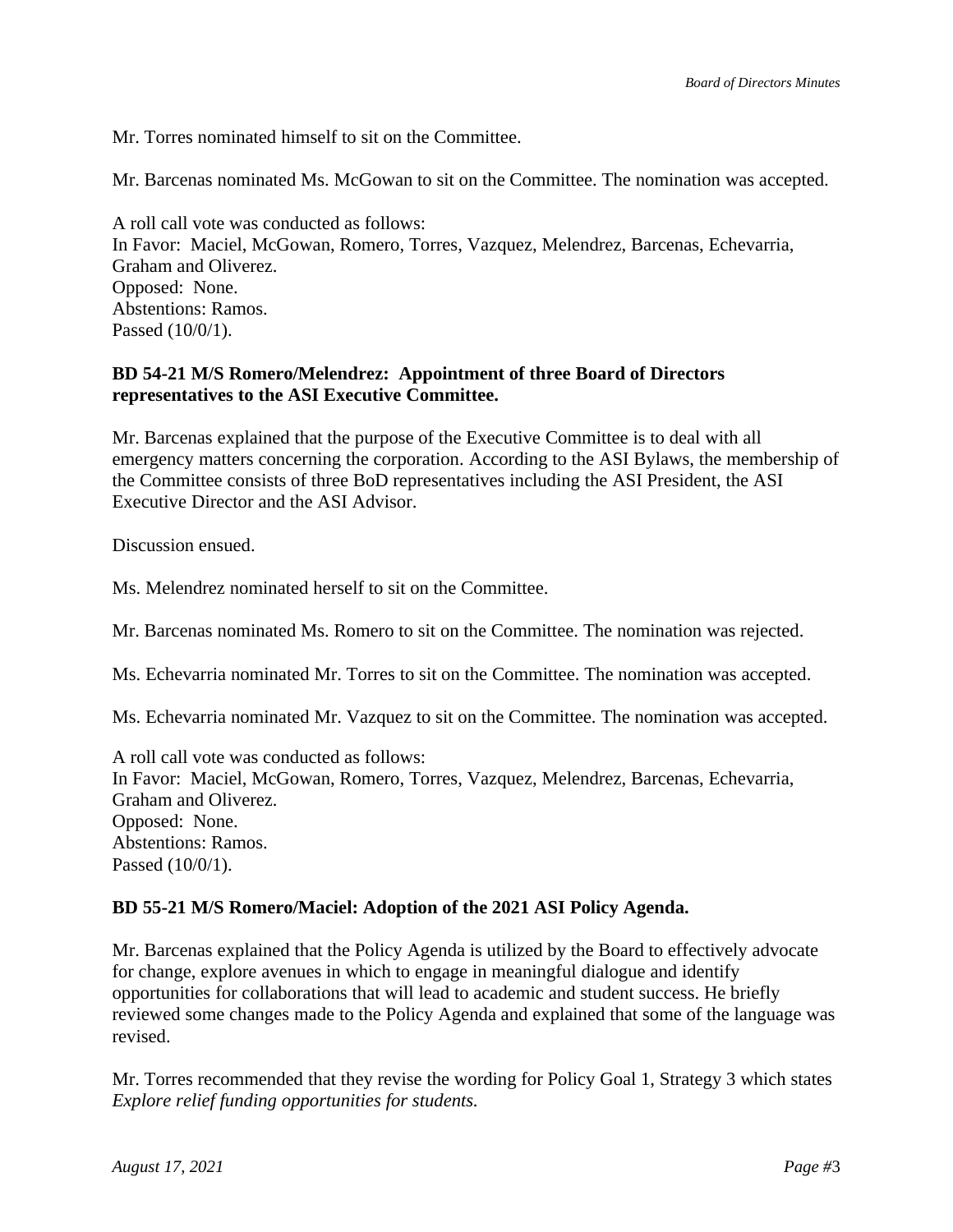Mr. Torres recommended the following revision for Policy Goal 1, Strategy 4: Advocate for faculty to reasonably accommodate to all students equally.

Mr. Torres inquired into the Parking Lot Space Capacity Counter System. Ms. Ramos stated that she and Ms. Galvez would like to advocate for students in order to let them know how many parking spaces are available to decrease their driving time and to ensure they are not late to class.

Dr. Oliverez stated that Policy Goal 3 aligns with one of the Student Affairs Strategic Plan goals. Policy Goal 3: Ensure CSUSB students have an equal opportunity to succeed in their education by fostering academic equity, promoting wellness, and advocating for diverse and inclusive policies.

She recommended that ASI collaborate with Student Affairs.

Discussion ensued.

M/S Barcenas/Maciel: To table BD 55-21 until the next Board meeting. Passed.

Discussion closed.

#### BD 56-21 M/S Barcenas/Vazquez: Appointment of Executive Vice President Pro-Tem.

Mr. Barcenas explained that there must be someone in place in the event that the Executive Vice President is unable to fulfill her duties.

Discussion ensued.

Mr. Vazquez nominated himself.

Mr. Torres nominated himself.

A roll call vote was conducted as follows: In Favor of Vazquez: Echevarria and McGowan. In Favor of Torres: None. Abstentions: Oliverez, Maciel, Vazquez, Romero, Torres, Melendrez and Barcenas.

Mr. Vazquez was appointed as the Executive Vice President Pro-Tem.

#### BD 57-21 M/S Barcenas/Vazquez: Appointment of Vice President of Finance Pro-Tem.

Mr. Barcenas stated that there must be someone in place in the event that the Vice President of Finance is unable to fulfill her duties.

Ms. Echevarria nominated Mr. Torres. The nomination was accepted.

A roll call vote was conducted as follows: